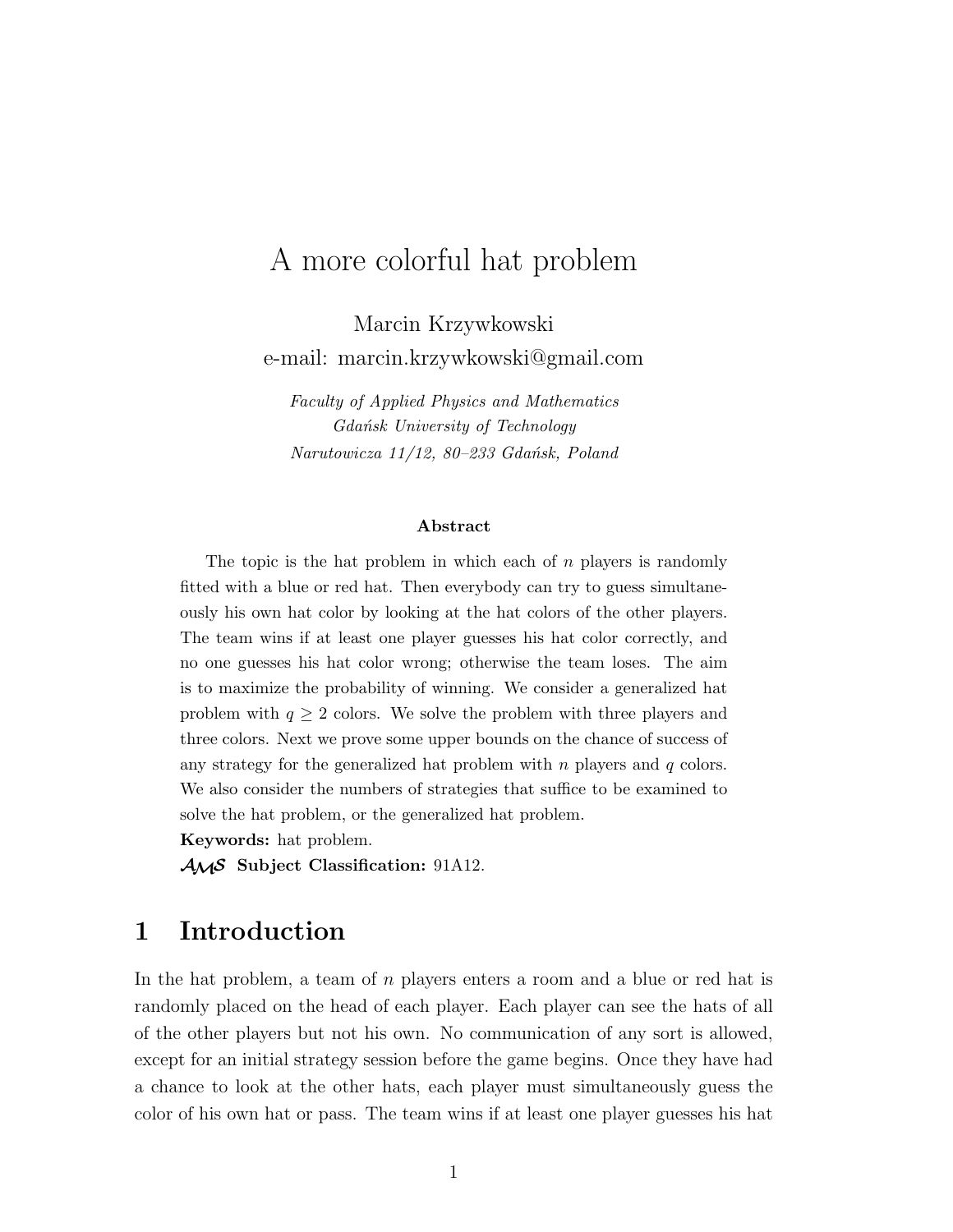color correctly and no one guesses his hat color wrong; otherwise the team loses. The aim is to maximize the probability of winning.

The hat problem with seven players, called the "seven prisoners puzzle", was formulated by T. Ebert in his Ph.D. Thesis [13]. The hat problem was also the subject of articles in The New York Times [22], Die Zeit [7], and abcNews [21]. It is also one of the Berkeley Riddles [5].

The hat problem with  $2^k - 1$  players was solved in [15], and for  $2^k$  players in [12]. The problem with n players was investigated in [8]. The hat problem and Hamming codes were the subject of [9]. The generalized hat problem with *n* people and  $q$  colors was investigated in [20].

There are known many variations of the hat problem. For example in the papers [1, 11, 19] there was considered a variation in which passing is not allowed, thus everybody has to guess his hat color. The aim is to maximize the number of correct guesses. The authors of [17] investigated several variations of the hat problem in which the aim is to design a strategy guaranteeing a desired number of correct guesses. In [18] there was considered a variation in which the probabilities of getting hats of each colors do not have to be equal. The authors of [3] investigated a problem similar to the hat problem, in that paper there are n players which have random bits on foreheads, and they have to vote on the parity of the n bits.

The hat problem and its variations have many applications and connections to different areas of science, for example: information technology [6], linear programming  $|17|$ , genetic programming  $|10|$ , economics  $|1, 19|$ , biology  $|18|$ , approximating Boolean functions [3], and autoreducibility of random sequences [4, 13–16].

In this paper we consider a generalized hat problem with  $q \geq 2$  colors which was first investigated in [20]. Every player has got a hat of one from  $q$  possible colors, and the probabilities of getting hats of all colors are equal. We solve the problem with three players and three colors. Next we prove some upper bounds on the chance of success of any strategy for the generalized hat problem with  $n$ players and  $q$  colors. We also consider the numbers of strategies that suffice to be examined to solve the hat problem, or the generalized hat problem.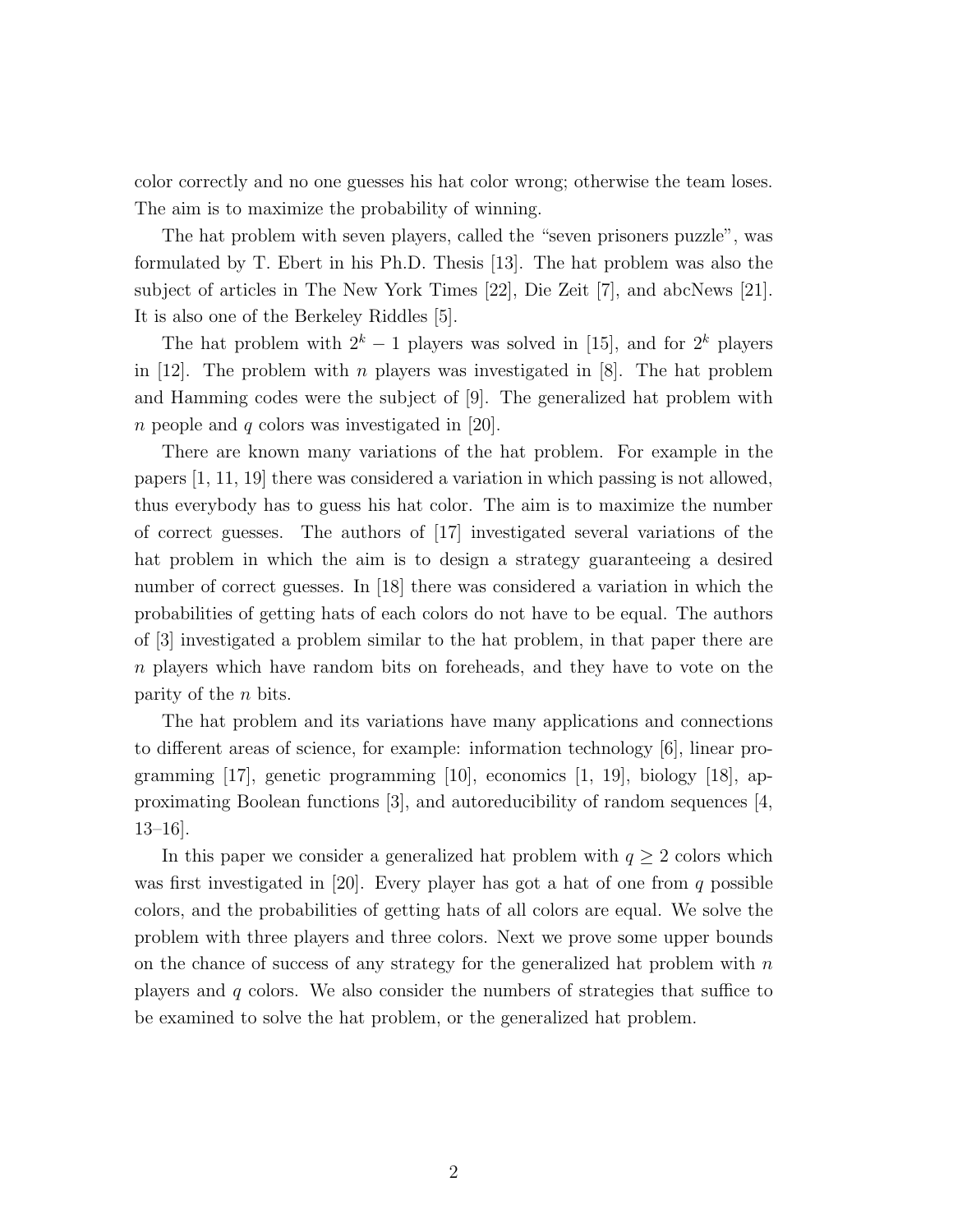### **2 Preliminaries**

First, let us observe that we can confine to deterministic strategies (that is, strategies such that the decision of each player is determined uniquely by the hat colors of the other players). We can do this since for any randomized (not deterministic) strategy there exists a not worse deterministic one. It is true, because every randomized strategy is a convex combination of some deterministic strategies. The probability of winning is a linear function on the convex polyhedron corresponding to the set of all randomized strategies which can be achieved combining those deterministic strategies. It is well known that this function achieves its maximum on a vertex of the polyhedron which corresponds to a deterministic strategy.

Let  $\{v_1, v_2, \ldots, v_n\}$  mean a set of players. By  $Sc = \{1, 2, \ldots, q\}$  we denote the set of colors.

By a case for the hat problem with  $n$  players and  $q$  colors we mean a function  $c: \{v_1, v_2, \ldots, v_n\} \to \{1, 2, \ldots, q\},$  where  $c(v_i)$  means the hat color of player  $v_i$ . The set of all cases for the hat problem with  $n$  players and  $q$  colors we denote by  $C(n, q)$ , of course  $|C(n, q)| = q^n$ . If  $c \in C(n, q)$ , then to simplify notation, we write  $c = c(v_1)c(v_2)...c(v_n)$  instead of  $c = \{(v_1, c(v_1)), (v_2, c(v_2)), ..., (v_n, c(v_n))\}.$ For example, if a case  $c \in C(4,3)$  is such that  $c(v_1) = 2$ ,  $c(v_2) = 3$ ,  $c(v_3) = 1$ , and  $c(v_4) = 2$ , then we write  $c = 2312$ .

By a situation of a player  $v_i$  we mean a function  $s_i: \{v_1, v_2, \ldots, v_n\} \to Sc \cup \{0\},$ where  $s_i(v_j) \in Sc$  if  $i \neq j$ , while  $s_i(v_i) = 0$ . The set of all possible situations of  $v_i$ in the hat problem with n players and q colors we denote by  $St_i(n, q)$ , of course  $|St_i(n,q)| = q^{n-1}$ . If  $s_i \in St_i(n,q)$ , then for simplicity of notation, we write  $s_i$  $= s_i(v_1)s_i(v_2)\ldots s_i(v_n)$  instead of  $s_i = \{(v_1, s_i(v_1)), (v_2, s_i(v_2)), \ldots, (v_n, s_i(v_n))\}.$ For example, if  $s_2 \in St_2(4,3)$  is such that  $s_2(v_1) = 3$ ,  $s_2(v_3) = 4$ , and  $s_2(v_4) = 2$ , then we write  $s_2 = 3042$ .

We say that a case c corresponds to a situation  $s_i$  of player  $v_i$  if  $c(v_j) = s_i(v_j)$ , for every  $j \neq i$ . This implies that a case corresponds to a situation of  $v_i$  if every player excluding  $v_i$  in the case has a hat of the same color as in the situation. Of course, to every situation correspond exactly q cases.

By a guessing instruction of a player  $v_i$  we mean a function  $g_i: St_i(n,q) \to$  $Sc \cup \{*\}$ , which for a given situation gives the color  $v_i$  guesses his hat is if  $g_i(s_i) \neq *$ , otherwise  $v_i$  passes. Thus a guessing instruction is a rule determining the behavior of a player in every situation.

Let c be a case, and let  $s_i$  be the situation (of player  $v_i$ ) corresponding to this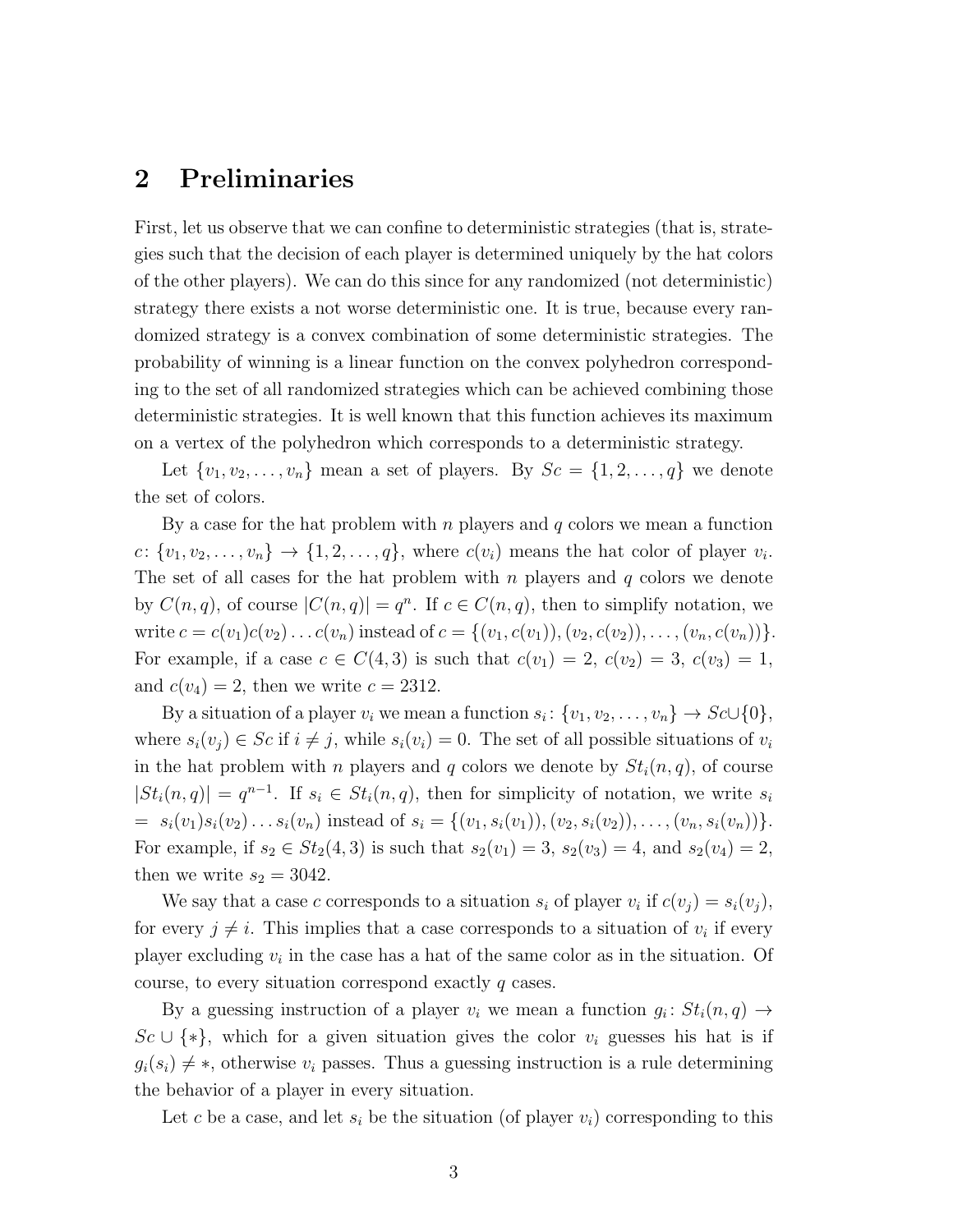case. The guess of  $v_i$  in the case c is correct (wrong, respectively) if  $g_i(s_i) = c(v_i)$  $(* \neq g_i(s_i) \neq c(v_i)$ , respectively). By result of the case c we mean a win if at least one player guesses his hat color correctly, and no player guesses his hat color wrong, that is,  $g_i(s_i) = c(v_i)$  (for some i) and there is no j such that  $* ≠ g_j(s_j) ≠ c(v_j)$ . Otherwise the result of the case c is a loss.

By a strategy we mean a sequence  $(g_1, g_2, \ldots, g_n)$ , where  $g_i$  is the guessing instruction of player  $v_i$ . The family of all strategies for the hat problem with  $n$ players and q colors we denote by  $\mathcal{F}(n, q)$ .

If  $S \in \mathcal{F}(n,q)$ , then the set of cases for which the team wins using the strategy S we denote by  $W(S)$ . Consequently, by the chance of success of the strategy S we mean the number  $p(S) = |W(S)|/|C(n,q)|$ . We define  $h(n,q)$  $=$  max $\{p(S): S \in \mathcal{F}(n,q)\}.$  We say that a strategy S is optimal for the hat problem with *n* players and *q* colors if  $p(S) = h(n, q)$ .

By solving the hat problem with n players and q colors we mean finding the number  $h(n, q)$ .

# **3 Hat problem with three players and three colors**

In this section we solve the hat problem with three players and three colors.

We say that a strategy is symmetric if every player makes his decision on the basis of only numbers of hats of each color seen by him, and all players behave in the same way. A strategy is nonsymmetric if it is not symmetric.

The authors of [18] solved the hat problem with three players and three colors by giving a symmetric strategy found by computer, and proving that it is optimal.

We solve this problem by proving the optimality of a nonsymmetric strategy found without using computer.

Let us consider the following strategy for the hat problem with three players and three colors.

**Strategy 1** *Let*  $S = (g_1, g_2, g_3) \in \mathcal{F}(3, 3)$  *be the strategy as follows.* 

$$
g_1(s_1) = \begin{cases} s_1(v_3) & \text{if } s_1(v_2) \neq s_1(v_3), \\ * & \text{otherwise}; \end{cases}
$$

$$
g_2(s_2) = \begin{cases} s_2(v_3) & \text{if } s_2(v_1) \neq s_2(v_3), \\ * & \text{otherwise}; \end{cases}
$$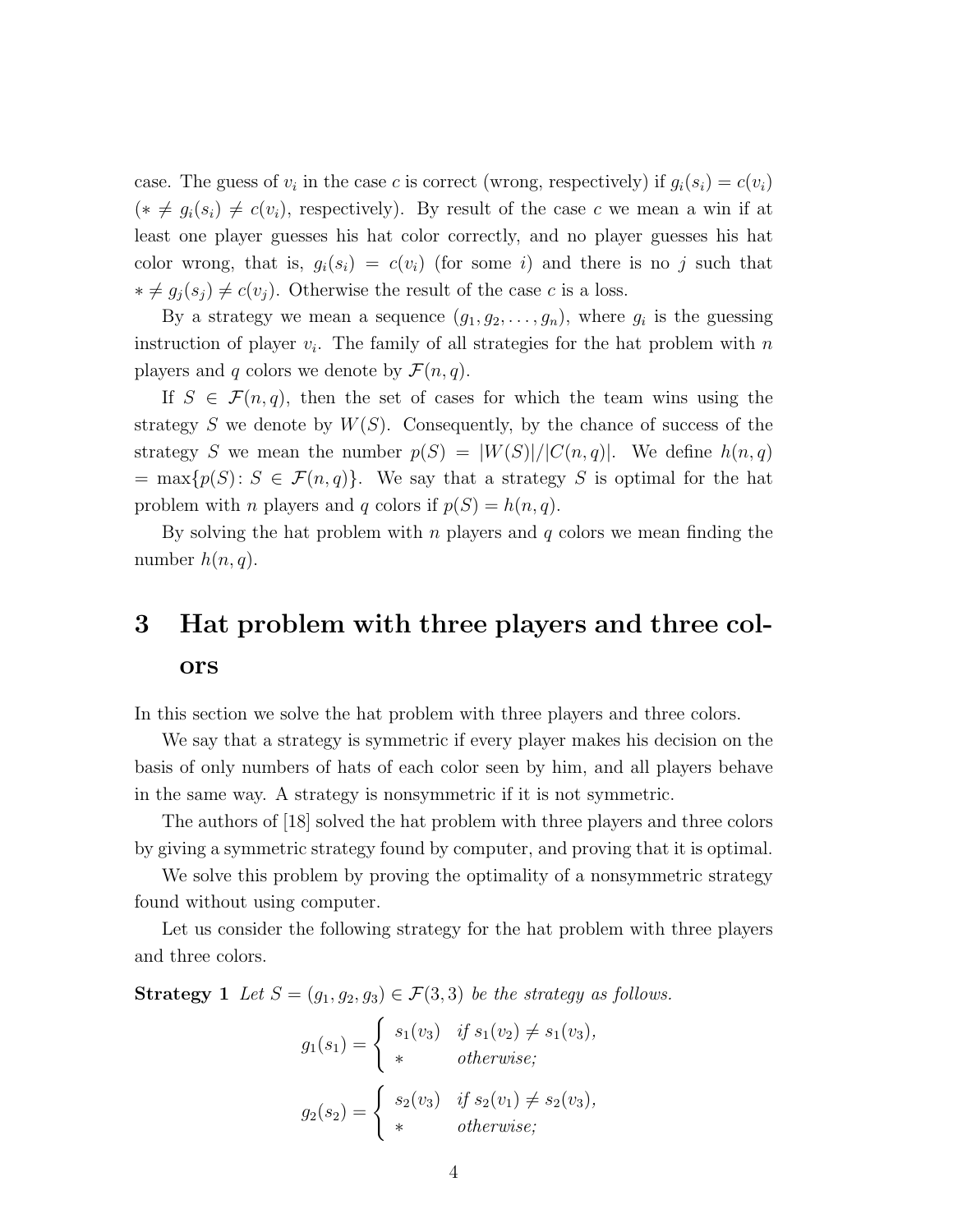$$
g_3(s_3) = \begin{cases} s_3(v_1) & \text{if } s_3(v_1) = s_3(v_2), \\ * & \text{otherwise.} \end{cases}
$$

It means that players proceed as follows.

- **The player**  $v_1$ . If  $v_2$  and  $v_3$  have hats of different colors, then he guesses he has a hat of the color  $v_3$  has, otherwise he passes.
- **The player**  $v_2$ . If  $v_1$  and  $v_3$  have hats of different colors, then he guesses he has a hat of the color  $v_3$  has, otherwise he passes.
- **The player**  $v_3$ . If  $v_1$  and  $v_2$  have hats of the same color, then he guesses he has a hat of the color they have, otherwise he passes.

All cases we present in Table 1, where the symbol + means correct guess (success), − means wrong guess (loss), and blank square means passing.

For example, in the first case the player  $v_1$  sees two hats of the same color, so he passes. By the same reason the player  $v_2$  also passes. The player  $v_3$  sees two hats of the first color, so he guesses he has a hat of the first color. Since  $v_3$  has a hat of the first color, the guess is correct, and the result of the case is a win.

In the second case the player  $v_1$  sees two hats of different colors, so he guesses he has a hat of the color  $v_3$  has. Since  $v_1$  and  $v_3$  have hats of different colors, the guess is wrong, and the result of the case is a loss. Additionally, the player  $v_2$ guesses his hat color wrong by the same reason as  $v_1$ . Moreover, the guess of  $v_3$ is also wrong. The player  $v_3$  sees two hats of the first color, so he guesses he has a hat of the first color. The guess is wrong, as  $v_3$  has a hat of the second color.

In the fourth case the player  $v_1$  sees two hats of different colors, so he guesses he has a hat of the color  $v_3$  has. Since  $v_1$  and  $v_3$  have hats of the same color, the guess is correct. The player  $v_2$  sees two hats of the same color, so he passes. The player  $v_3$  sees two hats of different colors, so he passes. This implies that the result of the case is a win.

In the sixth case the player  $v_1$  sees two hats of different colors, so he guesses he has a hat of the color  $v_3$  has. Since  $v_1$  and  $v_3$  have hats of different colors, the guess is wrong, and the result of the case is a loss. Additionally, the player  $v_2$ guesses his hat color wrong by reasons similar as  $v_1$ . The player  $v_3$  passes, as he sees two hats of different colors.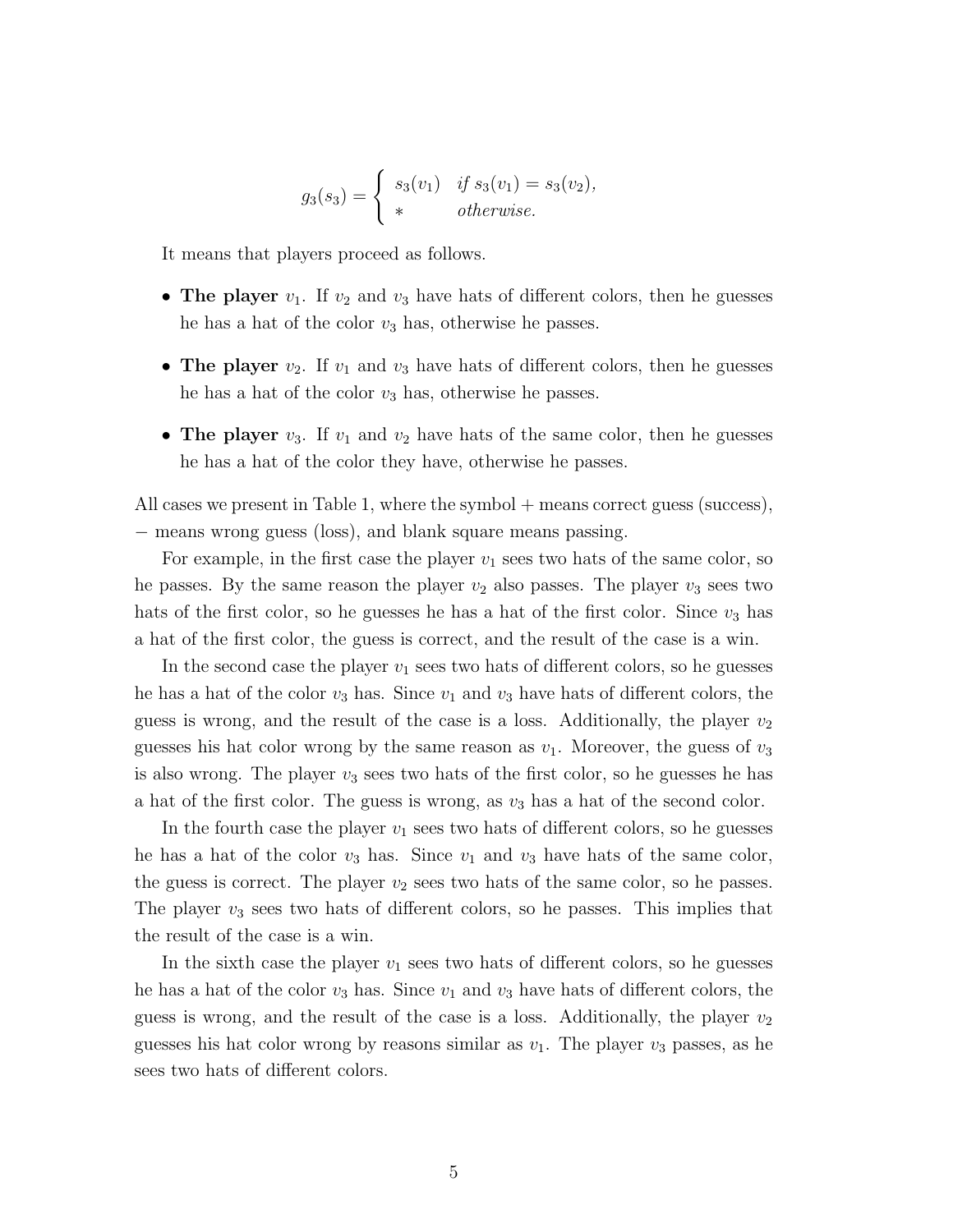| $\rm No$         | The color of the hat of |                |                | The guess of |                          |        | Result                   |
|------------------|-------------------------|----------------|----------------|--------------|--------------------------|--------|--------------------------|
|                  | $v_1$                   | $v_2$          | $\upsilon_3$   | $\upsilon_1$ | $v_2$                    | $v_3$  |                          |
| $\mathbf{1}$     | $\overline{1}$          | $\mathbf{1}$   | $\mathbf{1}$   |              |                          | $^{+}$ | $^{+}$                   |
| $\overline{2}$   | $\mathbf{1}$            | $\,1$          | $\overline{2}$ |              |                          |        |                          |
| 3                | $\mathbf{1}$            | $\mathbf{1}$   | $\overline{3}$ |              |                          |        |                          |
| $\,4\,$          | $\mathbf{1}$            | $\overline{2}$ | $\mathbf{1}$   | $^{+}$       |                          |        | $+$                      |
| $\overline{5}$   | $\mathbf{1}$            | $\overline{2}$ | $\overline{2}$ |              | $^{+}$                   |        | $^{+}$                   |
| $\,6$            | $\mathbf{1}$            | $\overline{2}$ | 3              |              |                          |        |                          |
| $\overline{7}$   | $\overline{1}$          | 3              | $\mathbf{1}$   | $^{+}$       |                          |        | $^{+}$                   |
| 8                | $\mathbf{1}$            | 3              | $\overline{2}$ |              | $\overline{\phantom{0}}$ |        |                          |
| $\boldsymbol{9}$ | $\mathbf{1}$            | 3              | $\overline{3}$ |              | $^{+}$                   |        | $+$                      |
| 10               | $\overline{2}$          | $\mathbf{1}$   | $\,1$          |              | $\! + \!$                |        | $^{+}$                   |
| $11\,$           | $\overline{2}$          | $\overline{1}$ | $\overline{2}$ | $^{+}$       |                          |        | $^{+}$                   |
| 12               | $\overline{2}$          | $\mathbf 1$    | 3              |              |                          |        |                          |
| 13               | $\overline{2}$          | $\overline{2}$ | $\mathbf{1}$   |              |                          |        |                          |
| 14               | $\overline{2}$          | $\overline{2}$ | $\overline{2}$ |              |                          | $^{+}$ | $^{+}$                   |
| 15               | $\overline{2}$          | $\overline{2}$ | 3              |              |                          |        |                          |
| 16               | $\overline{2}$          | 3              | $\mathbf{1}$   |              |                          |        |                          |
| 17               | $\overline{2}$          | 3              | $\overline{2}$ | $^{+}$       |                          |        | $^{+}$                   |
| 18               | $\overline{2}$          | 3              | $\overline{3}$ |              | $^{+}$                   |        | $+$                      |
| 19               | 3                       | $\mathbf{1}$   | $\mathbf{1}$   |              | $^{+}$                   |        | $+$                      |
| $20\,$           | $\overline{3}$          | $\mathbf{1}$   | $\overline{2}$ |              | $\overline{a}$           |        | $\overline{\phantom{0}}$ |
| $21\,$           | $\overline{3}$          | $\mathbf 1$    | 3              | $^{+}$       |                          |        | $^{+}$                   |
| 22               | 3                       | $\overline{2}$ | $\mathbf{1}$   |              |                          |        |                          |
| 23               | $\overline{3}$          | $\overline{2}$ | $\overline{2}$ |              | $^{+}$                   |        | $+$                      |
| 24               | $\overline{3}$          | $\overline{2}$ | $\overline{3}$ | $^{+}$       |                          |        | $^{+}$                   |
| $25\,$           | $\overline{3}$          | 3              | $\mathbf{1}$   |              |                          |        |                          |
| ${\bf 26}$       | 3                       | 3              | $\overline{2}$ |              |                          |        |                          |
| 27               | 3                       | 3              | 3              |              |                          | $^{+}$ | $+$                      |

#### Table 1

Counting the plusses in the last column, we get the following observation.

**Observation 2** *Using Strategy 1 the team wins for* 15 *of* 27 *cases.*

Now, we solve the hat problem with three players and three colors.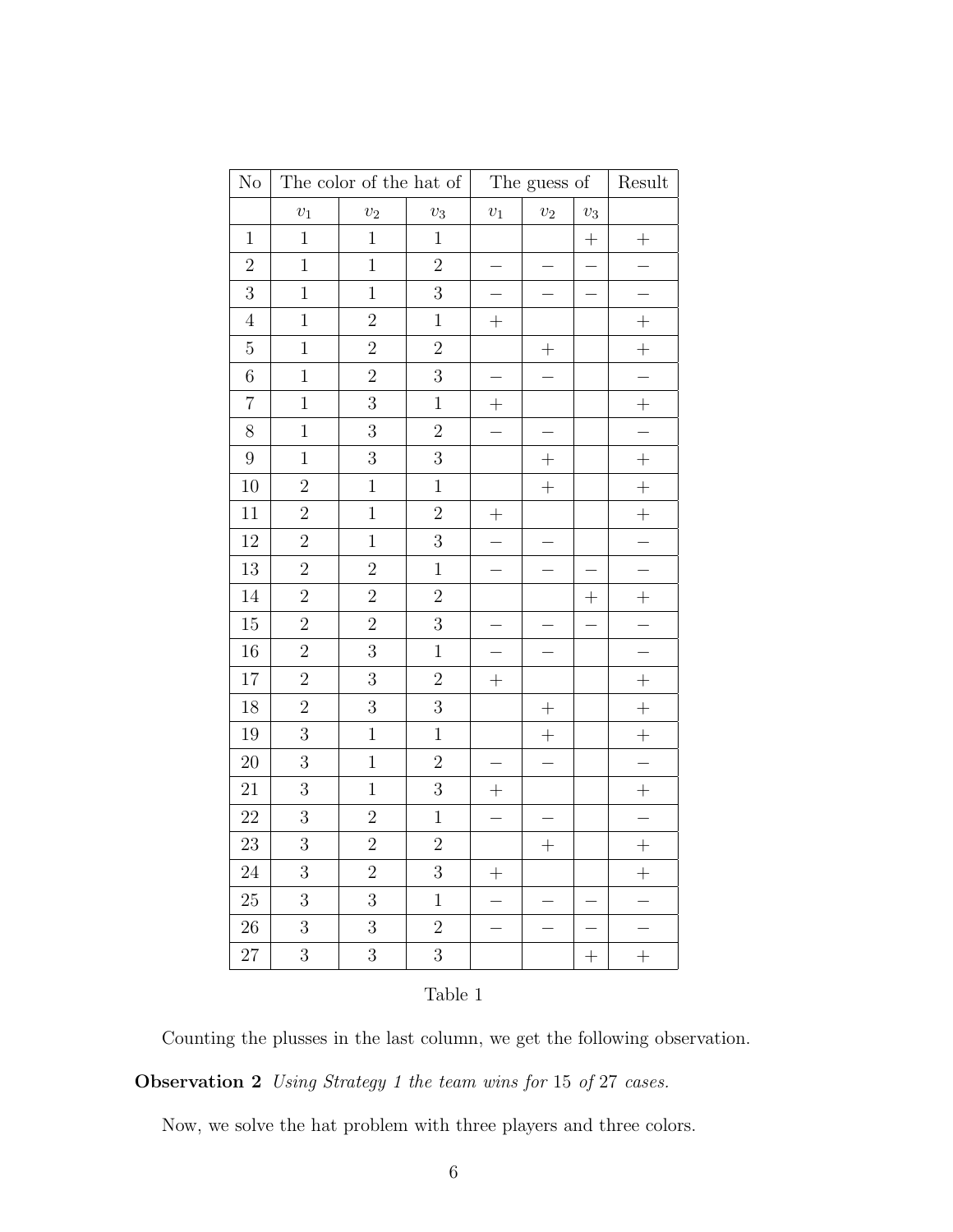**Fact 3**  $h(3,3) = 5/9$ .

**Proof.** Since using Strategy 1 the team wins for 15 of 27 cases, we have  $h(3,3)$  $\geq 15/27 = 5/9$ . Suppose that  $h(3,3) > 5/9$ , that is, there exists a strategy such that the team wins for more than 15 cases. Let S be any strategy for the hat problem with three players and three colors. Any guess made by any player in any situation is wrong in exactly two cases, because to any situation of any player correspond three cases, and in exactly two of them this player has a hat of a color different than the one he guesses. In the strategy S every player guesses his hat color in at most 5 situations, because if some player guesses his hat color in at least 6 situations, then the team loses for at least 12 cases, and wins for at most 15 cases, a contradiction. Any guess made by any player in any situation is correct in exactly one case, because to any situation of any player correspond three cases, and in exactly one of them this player has a hat of the color he guesses. There are three players, every one of them guesses his hat color in at most five cases, and every guess is correct in exactly one case. Therefore using the strategy S the team wins for at most 15 cases, a contradiction.

#### **4 Hat problem with** n **players and** q **colors**

Now we consider the generalized hat problem with n players and q colors. Noga Alon [2] has proven that for this problem there exists a strategy such that the chance of success is greater than or equal to

$$
1 - \frac{1 + (q-1)\log n}{n} - \left(1 - \frac{1}{q}\right)^n.
$$

First we prove an upper bound on the number of cases for which the team wins using any strategy for the problem.

**Theorem 4** *If* S *is a strategy for the hat problem with* n *players and* q *colors, then*

$$
|W(S)| \le n \left\lfloor \frac{q^n - |W(S)|}{q - 1} \right\rfloor.
$$

**Proof.** Any guess made by any player in any situation is wrong in exactly  $q - 1$ cases, because to any situation of any player correspond q cases, and in exactly  $q-1$  of them this player has a hat of a color different than the one he guesses.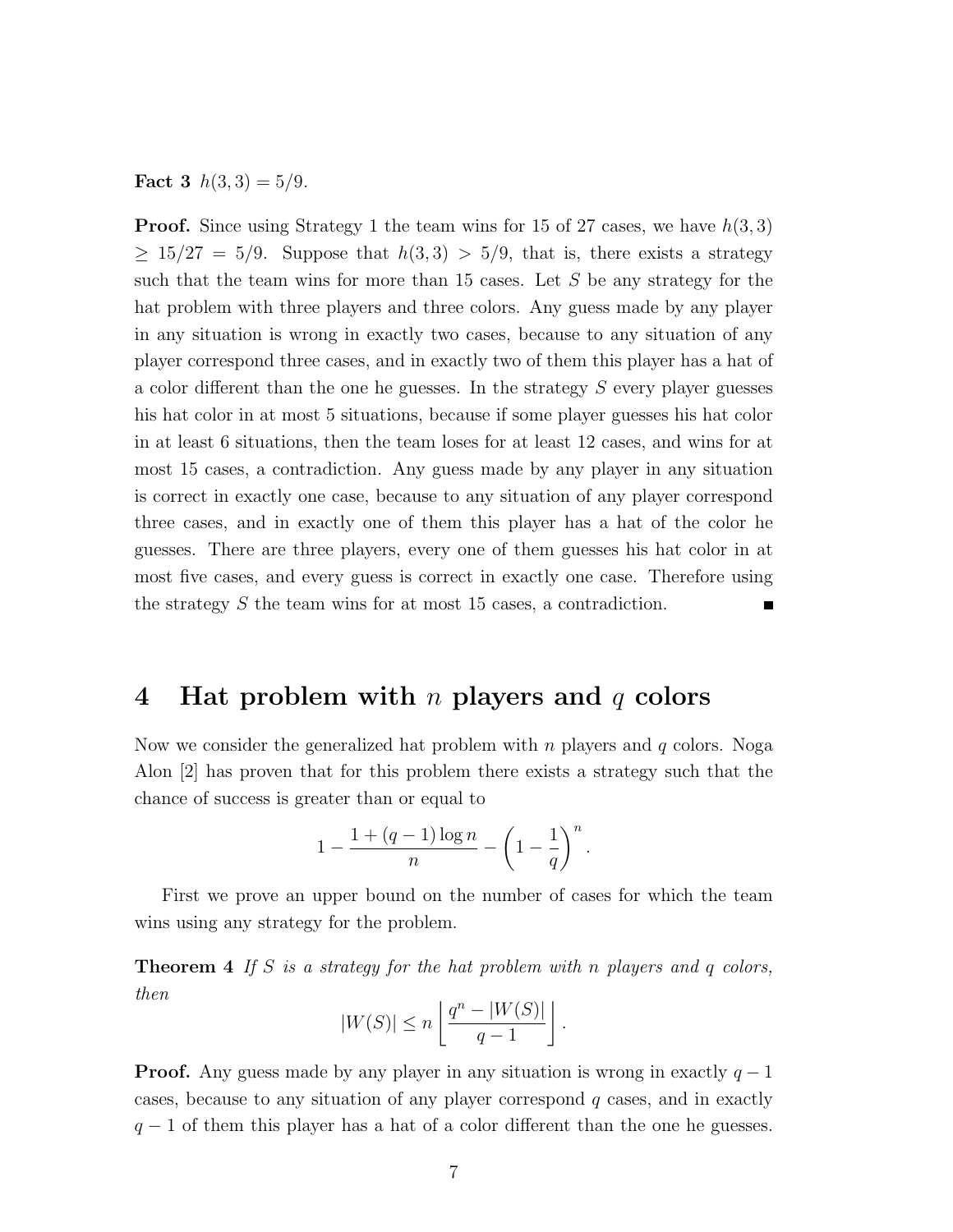Let us consider any player. The number of situations in which he guesses his hat color in the strategy S cannot be neither greater than nor equal to

$$
\left\lfloor \frac{q^n - |W(S)|}{q - 1} \right\rfloor + 1,
$$

otherwise the number of cases in which he guesses his hat color wrong is greater than or equal to

$$
(q-1)\left(\left\lfloor\frac{q^n-|W(S)|}{q-1}\right\rfloor+1\right).
$$

It is more than

$$
(q-1)\left(\frac{q^{n} - |W(S)|}{q-1}\right) = q^{n} - |W(S)|.
$$

This implies that the team loses for more than  $q^{n} - |W(S)|$  cases, and therefore the number of cases for which the team wins is less than

$$
|C(n,q)| - (q^n - |W(S)|) = q^n - q^n + |W(S)| = |W(S)|.
$$

This is a contradiction, as  $|W(S)|$  is the number of cases for which the team wins. Any guess made by any player in any situation is correct in exactly one case, because to any situation of any player correspond q cases, and in exactly one of them this player has a hat of the color he guesses. This implies that the number of cases for which the team wins using the strategy  $S$  is at most

$$
n\left\lfloor \frac{q^n - |W(S)|}{q-1} \right\rfloor.
$$

Now we give an equivalent upper bound on the chance of success of any strategy for the hat problem with  $n$  players and  $q$  colors, which is easy to prove.

**Theorem 5** *Let* S *be any strategy for the hat problem with* n *players and* q *colors. Then*

$$
p(S) \le \frac{n}{q^n} \left[ \frac{q^n - q^n \cdot p(S)}{q - 1} \right].
$$

Now we see that Fact 3 follows from Theorem 4, as well as from Theorem 5. We show that it follows from Theorem 4.

**Proof (of Fact 3).** Since using Strategy 1 the team wins for 15 of 27 cases, by definition we get  $h(3,3) \ge p(S) = 15/27 = 5/9$ . Now we prove that  $h(3,3) \le 5/9$ .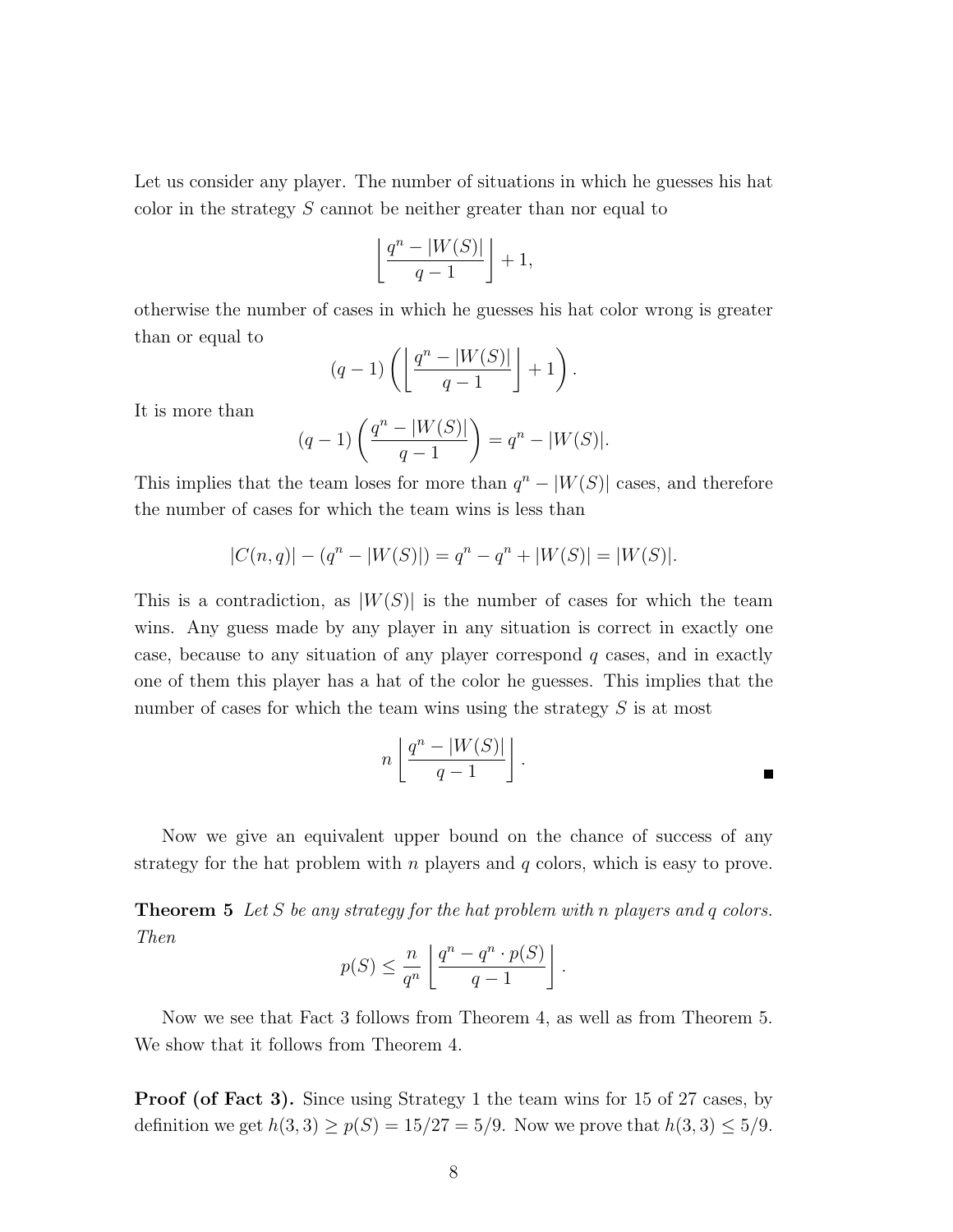Let  $S$  be an optimal strategy for the hat problem with three players and three colors. By Theorem 4 we have

$$
|W(S)| \leq 3\left\lfloor \frac{27 - |W(S)|}{2} \right\rfloor.
$$

This implies that

$$
|W(S)| \le 3 \cdot \frac{27 - |W(S)|}{2} = 40.5 - 3|W(S)|/2.
$$

Now we easily get  $|W(S)| \leq 81/5 = 16.2$ . Since  $|W(S)|$  is an integer, we have  $|W(S)| \le 16$ . If  $|W(S)| = 16$ , then  $16 \le 3[(27 - 16)/2] = 3 \cdot 5 = 15$ , a contradiction. This implies that  $|W(S)| \leq 15$ . Since  $|C(3,3)| = 27$ , we get  $p(S) \leq 15/27 = 5/9$ . Since S is an optimal strategy for the hat problem with three players and three colors, by definition we get  $h(3,3) = p(S) \le 5/9$ .  $\blacksquare$ 

The next result proven in [20, Proposition 3] is a corollary from Theorem 4 or 5.

**Corollary 6 ([20, Proposition 3])** *If* S *is a strategy for the hat problem with* n *players and* q *colors, then*

$$
p(S) \le \frac{n}{n+q-1}.
$$

**Proof.** By Theorem 4 we have

$$
|W(S)| \le n \left\lfloor \frac{q^n - |W(S)|}{q - 1} \right\rfloor.
$$

This implies that

$$
|W(S)| \le n \cdot \frac{q^n - |W(S)|}{q - 1} = \frac{nq^n}{q - 1} - |W(S)| \left(\frac{n}{q - 1}\right).
$$

Consequently,

$$
|W(S)|\left(1+\frac{n}{q-1}\right) \le \frac{nq^n}{q-1} \Leftrightarrow |W(S)| \le \frac{q-1}{n+q-1} \cdot \frac{nq^n}{q-1}
$$
  

$$
\Leftrightarrow p(S) = \frac{|W(S)|}{q^n} \le \frac{n}{n+q-1}.
$$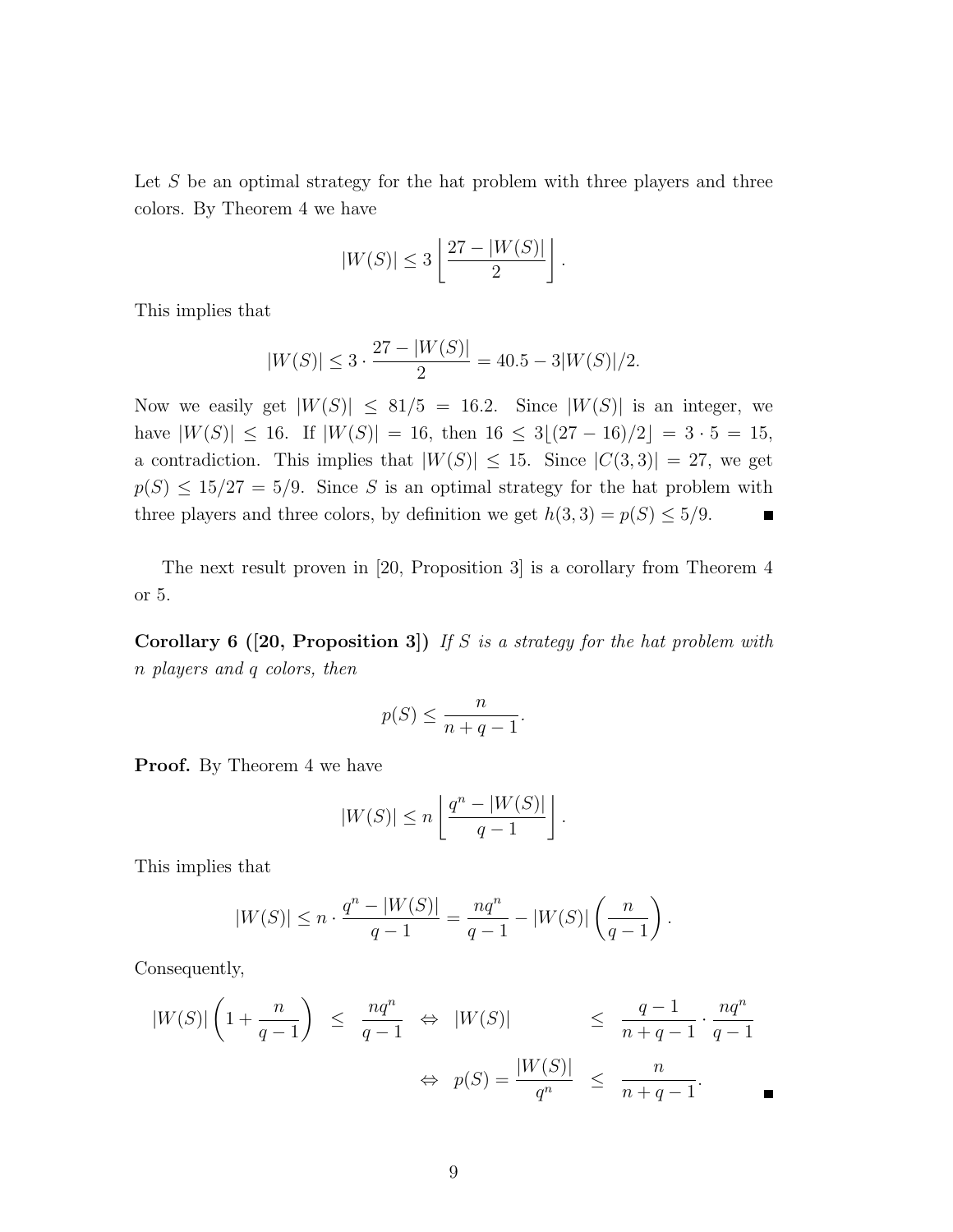Now we show that the previous corollary is weaker than Theorem 4, that is, Theorem 4 does not follow from Corollary 6. Let S be any strategy for the hat problem with three players and three colors. By Theorem 4 we have  $|W(S)| \leq 15$ (it is shown in the proof of Fact 3 using Theorem 4). Thus

$$
p(S) = \frac{|W(S)|}{|C(3,3)|} \le \frac{15}{3^3} = \frac{5}{9}.
$$

By Corollary 6 we get

$$
p(S) \le \frac{n}{n+q-1} = \frac{3}{5}.
$$

Since  $3/5 > 5/9$ , Corollary 6 is weaker than Theorem 4.

Now let us consider the hat problem with two colors  $(q = 2)$ , and any strategy S for this problem. By Corollary 6 we get the upper bound

$$
p(S) \le \frac{n}{n+1}
$$

previously given in [15], which is sharp for  $n = 2<sup>k</sup> - 1$ , where k is a positive integer.

# **5 Number of strategies that suffice to be examined**

In this section we consider the number of strategies the examination of which suffices to solve the hat problem, and the generalized hat problem with  $q$  colors.

First, we count all possible strategies for the hat problem. We have n players, there are  $2^{n-1}$  possible situations of each one of them, and in each situation there are three possibilities of behavior (to guess the first color, to guess the second color, or to pass). This implies that the number of possible strategies is equal to

$$
\left(3^{2^{n-1}}\right)^n.
$$

Now we prove that it is not necessary to examine every strategy to solve the problem.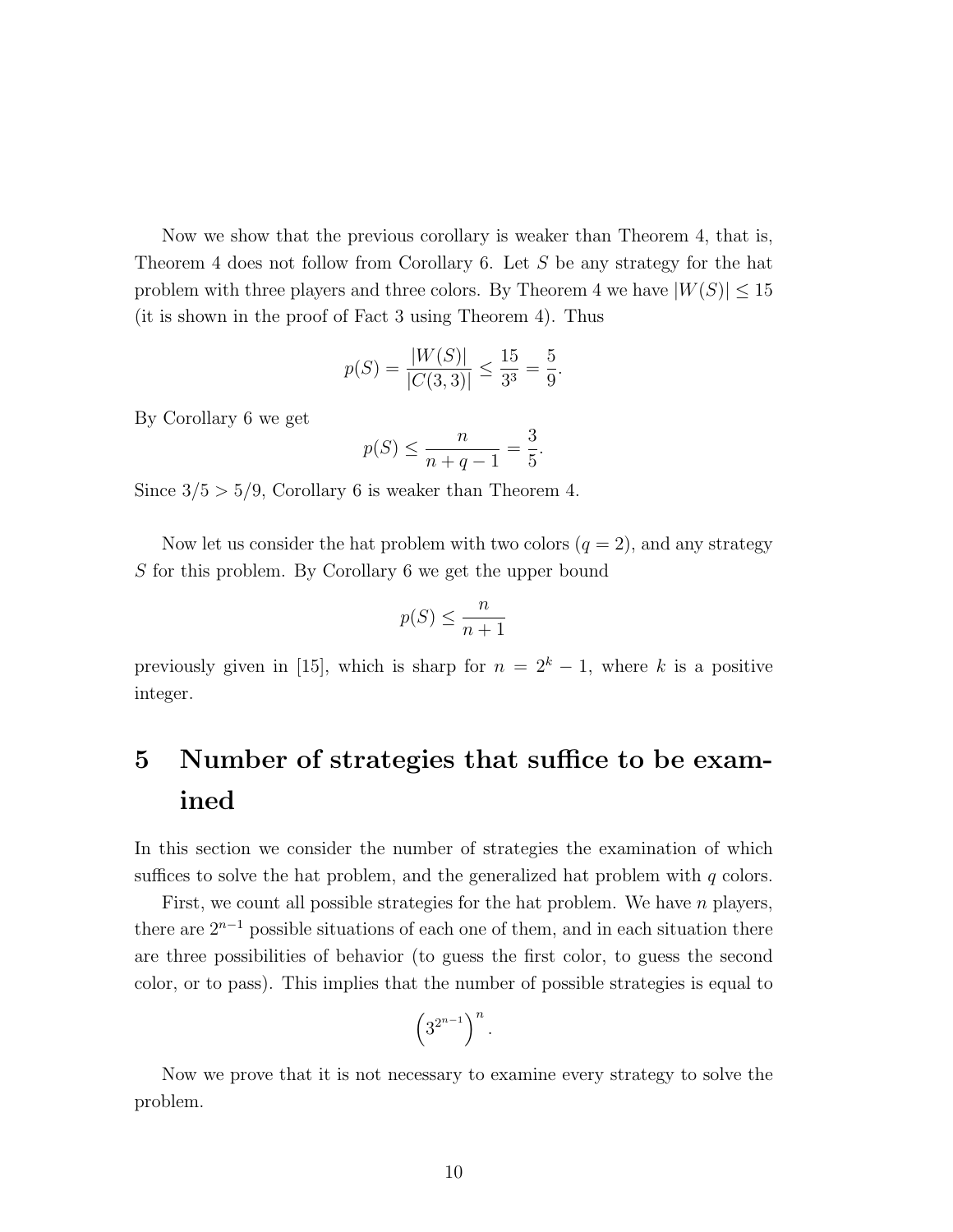**Fact 7** *To solve the hat problem with* n *players, it suffices to examine*

$$
\left(3^{2^{n-1}-2}\right)^n = \left(3^{2^{n-1}}\right)^n \cdot \frac{1}{9^n}
$$

*strategies.*

**Proof.** Let S be an optimal strategy for the hat problem with n players. If in this strategy no player guesses his hat color, then obviously  $p(S) = 0$ . This is a contradiction to the optimality of S. Thus in the strategy S some player guesses his hat color. Without loss of generality we assume that this player is  $v_1$ , and he guesses his hat color in the situation  $011 \ldots 1$ . Additionally, without loss of generality we assume that in this situation he guesses he has a hat of the second color. This guess is wrong in the case  $11 \dots 1$ , causing the loss of the team. Thus the result of this case cannot be made worse. If some player other than  $v_1$ , say  $v_i$ , guesses he has the second color when he sees only hats of the first color, then his guess is wrong in the case 11 . . . 1, and is correct in the case when  $v_i$  has the second color and all the remaining vertices have the first color. Since it cannot make worse the chance of success, we may assume that every player excluding  $v_i$ guesses he has a hat of the second color when he sees hats only of the first color. Assume that some player, say  $v_i$ , guesses his hat color when he sees one hat of the second color and  $n-2$  hats of the first color. If in this situation he guesses he has a hat of the first color, then in the case corresponding to that situation, and in which he has a hat of the first color, his guess is correct, as well as the guess of the player who has a hat of the second color. Since it cannot improve the chance of success, we may assume that in this situation  $v_i$  does not guess he has a hat of the first color. If in that situation he guesses he has a hat of the second color, then in the case corresponding to that situation, and in which he has a hat of the first color, his guess is wrong, while at the same time the guess of the player who has a hat of the second color is correct. Since it makes the guess of this player pointless, we may assume that in that situation  $v_i$  does not guess he has a hat of the second color. This implies that we may assume that every player who sees one hat of the second color and  $n-2$  hats of the first color, passes. Now we conclude that for each player we can assume his behavior in two situations. This implies that for each player there are two situations less to consider. In this way we get the desired number.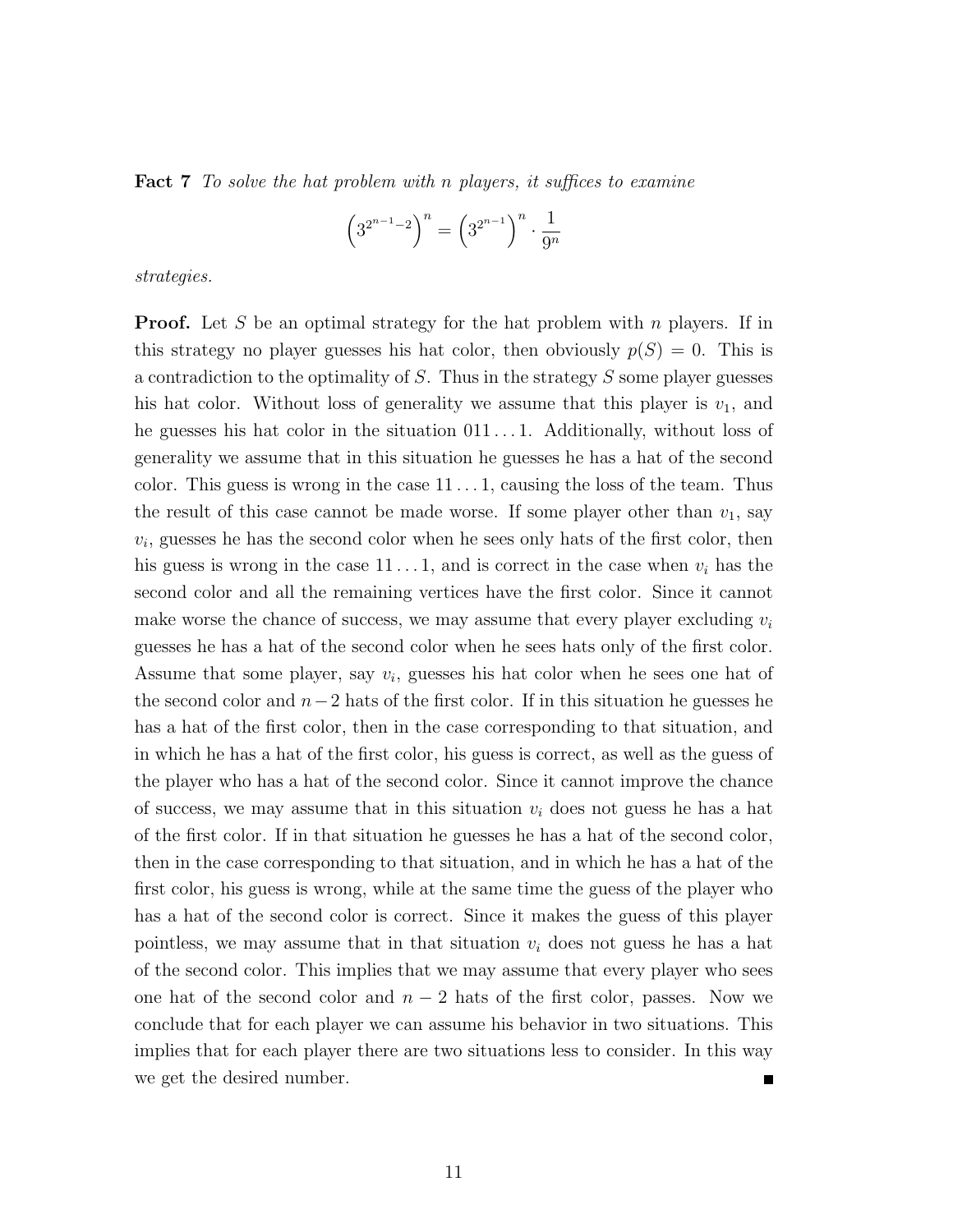Now, we count all possible strategies for the generalized hat problem with  $q$ colors. We have *n* players, there are  $q^{n-1}$  possible situations of each one of them, and in each situation there are  $q + 1$  possibilities of behavior (to guess one of the q colors, or to pass). This implies that the number of possible strategies is equal to

$$
\left((q+1)^{q^{n-1}}\right)^n.
$$

Now we prove that it is not necessary to examine every strategy to solve the problem.

**Fact 8** *To solve the hat problem with* n *players and* q *colors, it suffices to examine*

$$
((q+1)^{q^{n-1}-1})^n = ((q+1)^{q^{n-1}})^n \cdot \frac{1}{(q+1)^n}
$$

*strategies.*

**Proof.** Let S be an optimal strategy for the hat problem with n players and q colors. If in this strategy no player guesses his hat color, then obviously  $p(S) = 0$ . This is a contradiction to the optimality of S. Thus in the strategy S some player guesses his hat color. Without loss of generality we assume that this player is  $v_1$ , and he guesses his hat color in the situation  $011...1$ . Additionally, without loss of generality we assume that in this situation he guesses he has a hat of the second color. Let  $v_i$  be any player other than  $v_1$ . If in this situation  $v_i$  guesses he has a hat of the first color, then in the case corresponding to that situation, and in which he has a hat of the first color, his guess is correct, as well as the guess of  $v_1$ . Since it cannot improve the chance of success, we may assume that in this situation  $v_i$  does not guess he has a hat of the first color. If in that situation  $v_i$  guesses he has a hat of any color other than the first, then in the case corresponding to that situation, and in which he has a hat of the first color, his guess is wrong, while at the same time the guess of  $v_1$  is correct. Since it makes the guess of  $v_1$  pointless, we may assume that in that situation  $v_i$  does not guess any color other that the first. This implies that we may assume that every player other than  $v_1$  in the situation in which  $v_1$  has a hat of the second color, and all the remaining players have hats of the first color, passes. Now we conclude that for each player we can assume his behavior in one situation. This implies that for each player there is one situation less to consider. In this way we get the desired number.  $\blacksquare$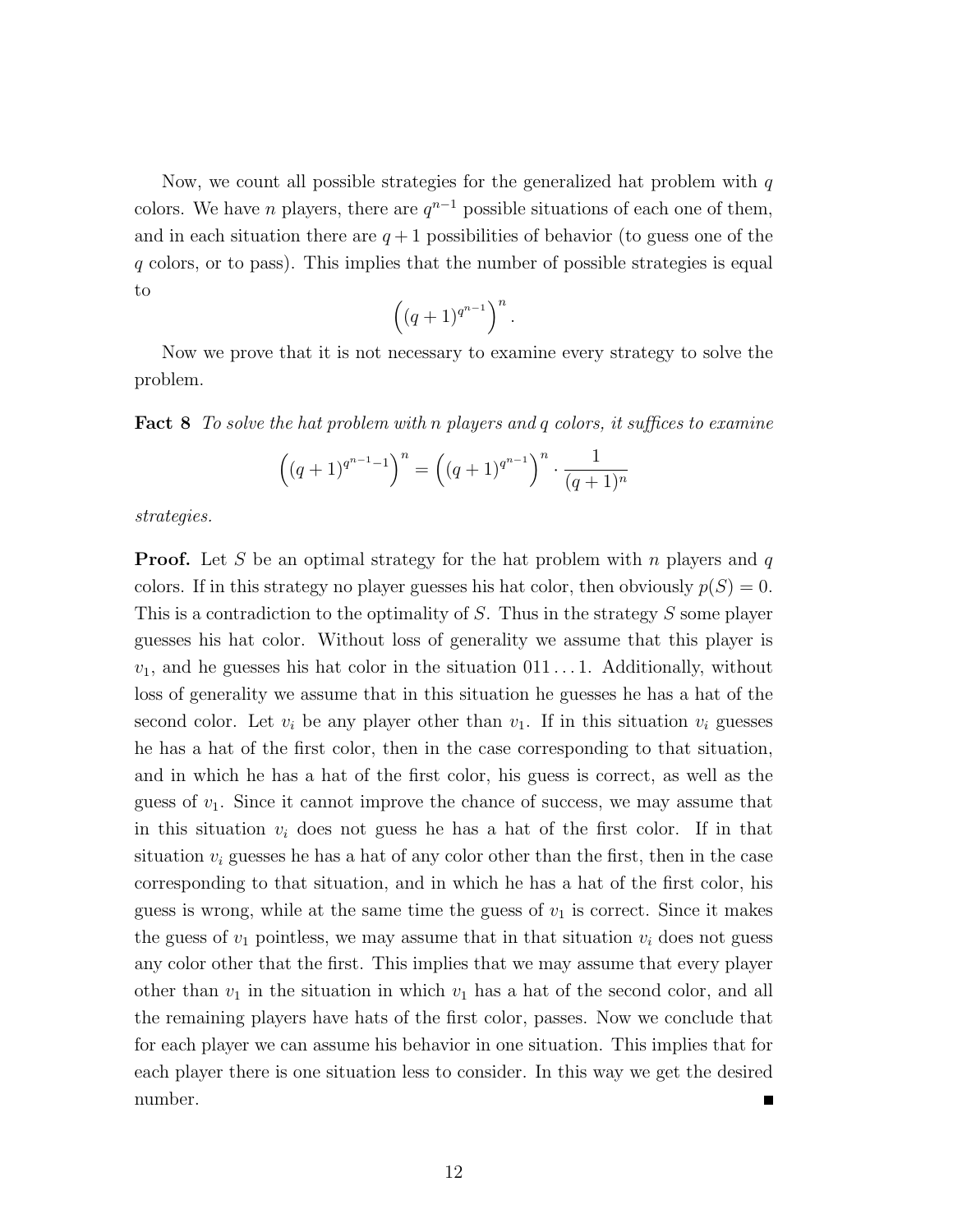## **References**

- [1] G. Aggarwal, A. Fiat, A. Goldberg, J. Hartline, N. Immorlica, and M. Sudan, *Derandomization of auctions,* Proceedings of the 37th Annual ACM Symposium on Theory of Computing, 619–625, ACM, New York, 2005.
- [2] N. Alon, *Problems and results in extremal combinatorics II,* Discrete Mathematics 308 (2008), 4460–4472.
- [3] J. Aspnes, R. Beigel, M. Furst, and S. Rudich, *The expressive power of voting polynomials,* Combinatorica 14 (1994), 135–148.
- [4] R. Beigel, L. Fortnow, and F. Stephan, *Infinitely-often autoreducible sets,* SIAM Journal on Computing 36 (2006), 595–608.
- [5] *Berkeley Riddles,* www.ocf.berkeley.edu/~wwu/riddles/hard.shtml.
- [6] M. Bernstein, *The hat problem and Hamming codes,* MAA Focus, November, 2001, 4–6.
- [7] W. Blum, *Denksport für Hutträger*, Die Zeit, May 3, 2001.
- [8] M. Breit, D. Deshommes, and A. Falden, *Hats required: perfect and imperfect strategies for the hat problem,* manuscript.
- [9] E. Brown, K. Mellinger, *Kirkman's schoolgirls wearing hats and walking through fields of numbers,* Mathematics Magazine 82 (2009), 3–15.
- [10] E. Burke, S. Gustafson, and G. Kendall, *A Puzzle to challenge genetic programming,* Genetic Programming, 136–147, Lecture Notes in Computer Science, Springer, 2002.
- [11] S. Butler, M. Hajianghayi, R. Kleinberg, and T. Leighton, *Hat guessing games,* SIAM Journal on Discrete Mathematics 22 (2008), 592–605.
- [12] G. Cohen, I. Honkala, S. Litsyn, and A. Lobstein, *Covering Codes,* North Holland, 1997.
- [13] T. Ebert, *Applications of recursive operators to randomness and complexity,* Ph.D. Thesis, University of California at Santa Barbara, 1998.